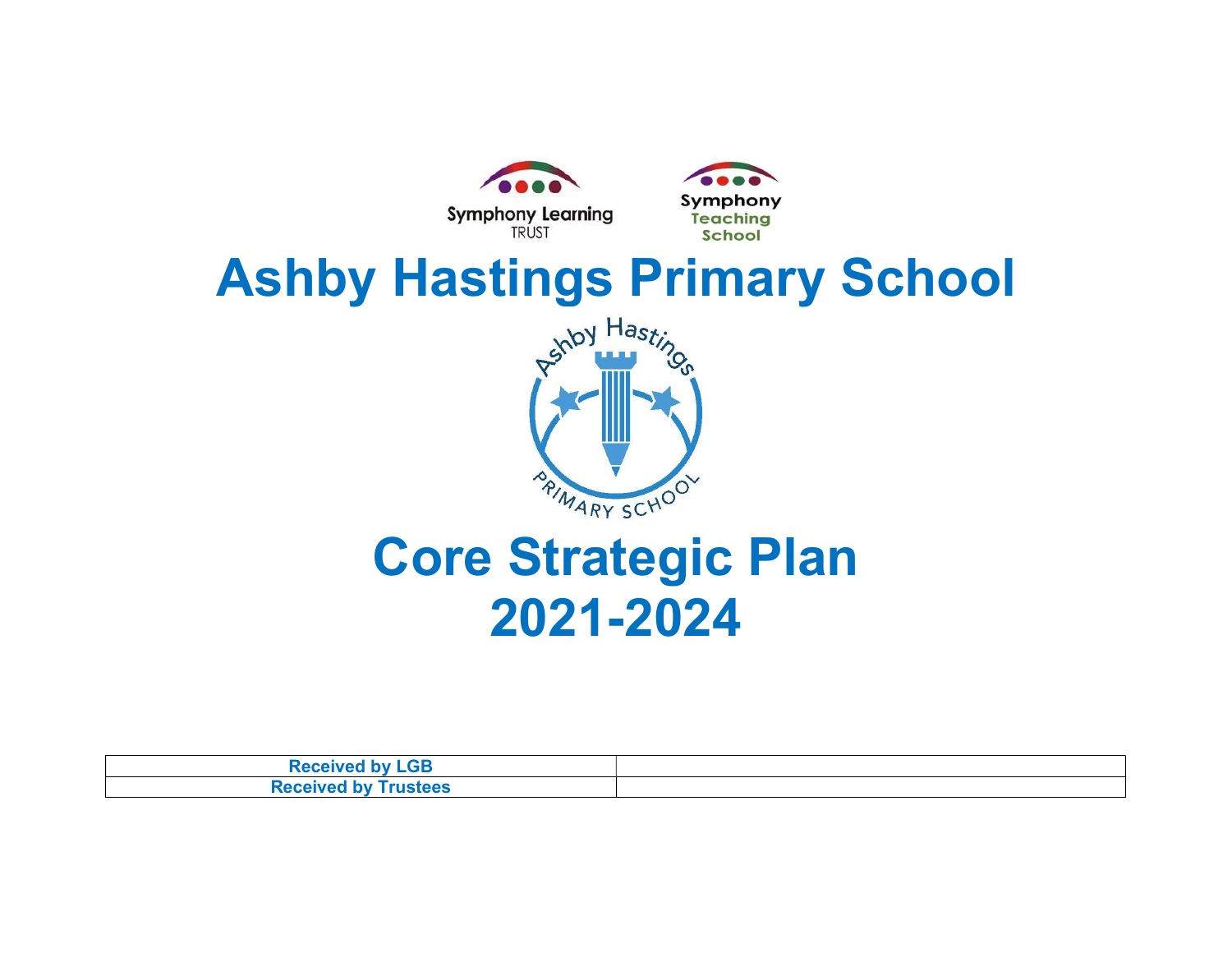| <b>Contents</b>                                             | Page number |
|-------------------------------------------------------------|-------------|
|                                                             |             |
| <b>Symphony Learning Trust Key Objectives</b>               | 3           |
| <b>Staff responsibilities</b>                               |             |
| <b>Ashby Hastings and the Symphony Approach</b>             | $5-6$       |
| <b>Implementation Plan 1- Leadership</b>                    |             |
| <b>Implementation Plan 2- Teaching and Learning</b>         | 8           |
| <b>Implementation Plan 3- Standards in Core Subjects</b>    | 9           |
| <b>Implementation Plan 4- Standards in EYFS</b>             | 10          |
| <b>Implementation Plan 5- Progress (Groups)</b>             | 11          |
| <b>Implementation Plan 6- Attendance</b>                    | 12          |
| <b>Implementation Plan 7- SEN and Inclusion</b>             | 13          |
| <b>Implementation Plan 8- Safeguarding</b>                  | 14          |
| <b>Implementation Plan 9- CMH and Well-being</b>            | 15          |
| <b>Implementation Plan 10- Community and British Values</b> | 16          |
| <b>Three Year Budget Plan</b>                               | 17          |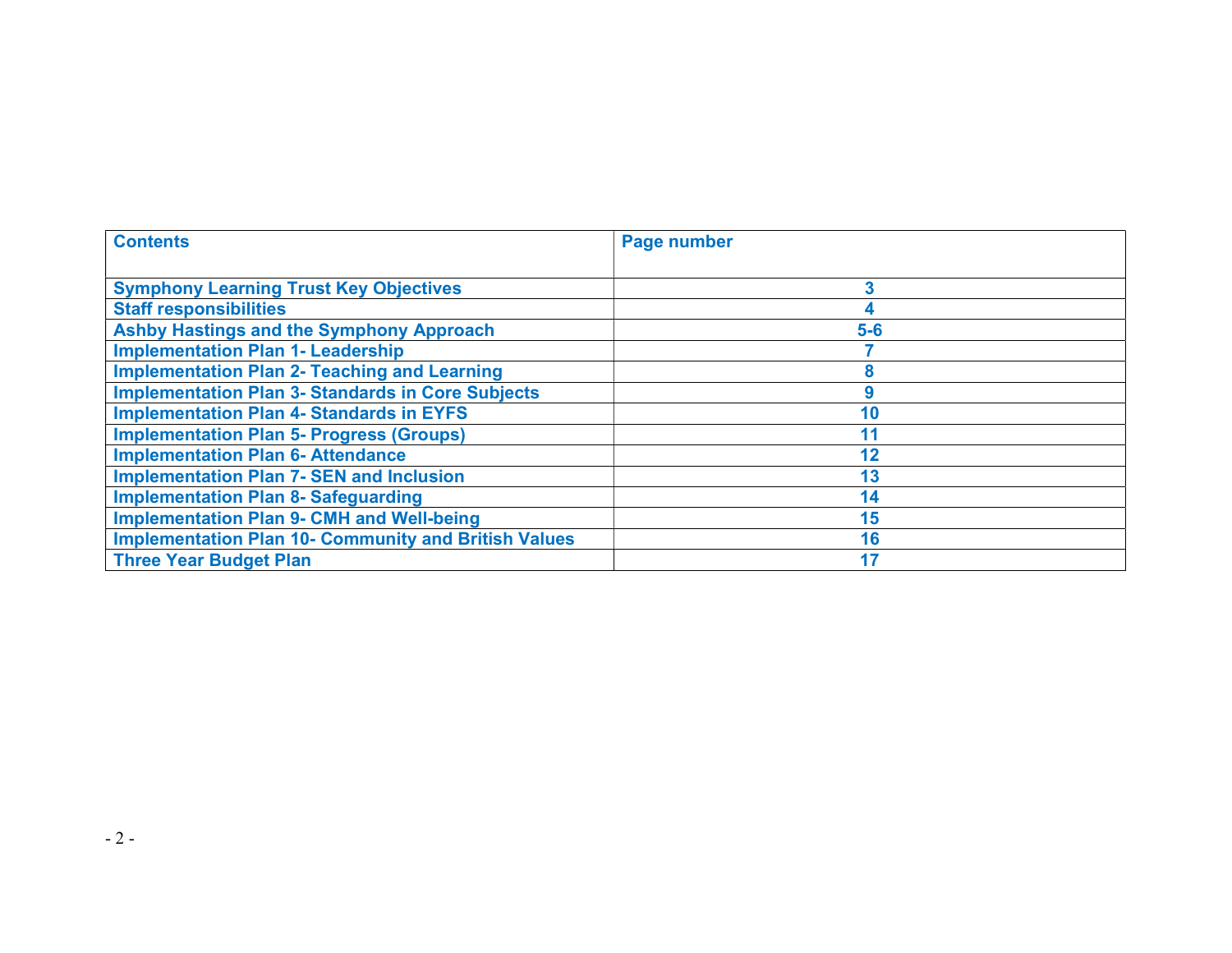#### **Symphony Learning Trust Key Objectives**

| <b>Object Focus</b>                 | <b>Ref</b>     | <b>Outcomes</b>                                                                                                                                                                                                     | 2021-2022                 | 2022-2023                 | 2023-24      |
|-------------------------------------|----------------|---------------------------------------------------------------------------------------------------------------------------------------------------------------------------------------------------------------------|---------------------------|---------------------------|--------------|
| 1. Leadership                       | 1a             | Implement updated systems of due diligence as a framework for all schools in the MAT and a set<br>of standards for schools to provide consistency in environment, communication, parental<br>engagement, enrichment | <b>Review / Implement</b> | <b>Embed</b>              | Embed        |
| and<br><b>Management</b>            | 1 <sub>b</sub> | Implement a recruitment & retention strategy based on a positive ethos, professional development<br>and enhanced opportunities for all staff in order that SLT can become an 'employer of choice'                   | <b>Review / Implement</b> | Embed                     | Embed        |
|                                     | 1c             | Implement a bespoke Quality Assurance Programme across the Trust<br>with validation/peer review to continually challenge expectations in all schools                                                                | <b>Review / Implement</b> | Embed                     | Embed        |
| 2. Teaching,<br><b>Learning and</b> | 2a             | Implement a consistent and secure system of Assessment across the Trust to maximise pupil<br>progress to drive standards forward                                                                                    | <b>Review / Implement</b> | Embed                     | Embed        |
| <b>Assessment</b>                   | 2 <sub>b</sub> | Develop projects to improve pedagogy across the MAT                                                                                                                                                                 | <b>Review / Implement</b> | Embed                     | Embed        |
|                                     | 2c             | Develop and implement systems of cross-MAT moderation and quality assurance                                                                                                                                         | <b>Review / Implement</b> | Embed                     | Embed        |
| 3. Behaviour,<br><b>Safety and</b>  | 3a             | Implement rigorous safeguarding processes in all schools to ensure the highest standards of<br>safety in all schools                                                                                                | <b>Review / Implement</b> | Embed                     | Embed        |
| <b>Welfare of</b>                   | 3 <sub>b</sub> | Implement the highest expectations of Behaviour for Learning in all classes                                                                                                                                         | <b>Embed</b>              | Embed                     | Embed        |
| <b>Pupils</b>                       | 3 <sub>c</sub> | Embed a strong ethos in each school by promoting British Values and global citizenship                                                                                                                              | Embed                     | Embed                     | Embed        |
| (including<br>mental health)        | 3d             | Develop systems for schools in supporting children's mental health and well-being                                                                                                                                   | Embed                     | <b>Review / Implement</b> | Embed        |
| 4. Outcomes                         | 4a             | Year 6 - above national average for progress and for standards in all schools                                                                                                                                       | Embed                     | Embed                     | Embed        |
| for Pupils and                      | 4 <sub>b</sub> | Develop systems to ensure that all stakeholders uphold the values of Aspiration, Innovation and<br><b>Excellence</b>                                                                                                | Embed                     | Embed                     | Embed        |
| groups                              | 4 <sub>c</sub> | Outcomes for disadvantaged groups above national to help close the gap                                                                                                                                              | <b>Embed</b>              | <b>Review / Implement</b> | <b>Embed</b> |
|                                     | 5a             | To increase the number of schools and pupils within Symphony to ensure we continue our moral<br>duty to provide high quality education to an increasing number of pupils<br>Aim is for 12 schools by 2024           | Embed                     | <b>Review / Implement</b> | Embed        |
| 5.Outward                           | 5 <sub>b</sub> | Embed Initial Teacher Training in order to develop the next phase of outstanding teachers for the<br><b>Trust</b>                                                                                                   | <b>Review / Implement</b> | Embed                     | Embed        |
| <b>Looking and</b><br><b>Growth</b> | 5 <sub>c</sub> | Develop and Implement an appropriate professional<br>development curriculum for staff                                                                                                                               | Embed                     | Embed                     | Embed        |
|                                     | 5d             | Implement Leadership Development programmes to enable staff to progress and to encourage<br>retention within the profession (career pathways)                                                                       | <b>Review / Implement</b> | <b>Review / Implement</b> | Embed        |
|                                     | 5e             | Implement School to School Support where needed                                                                                                                                                                     | Embed                     | Embed                     | Embed        |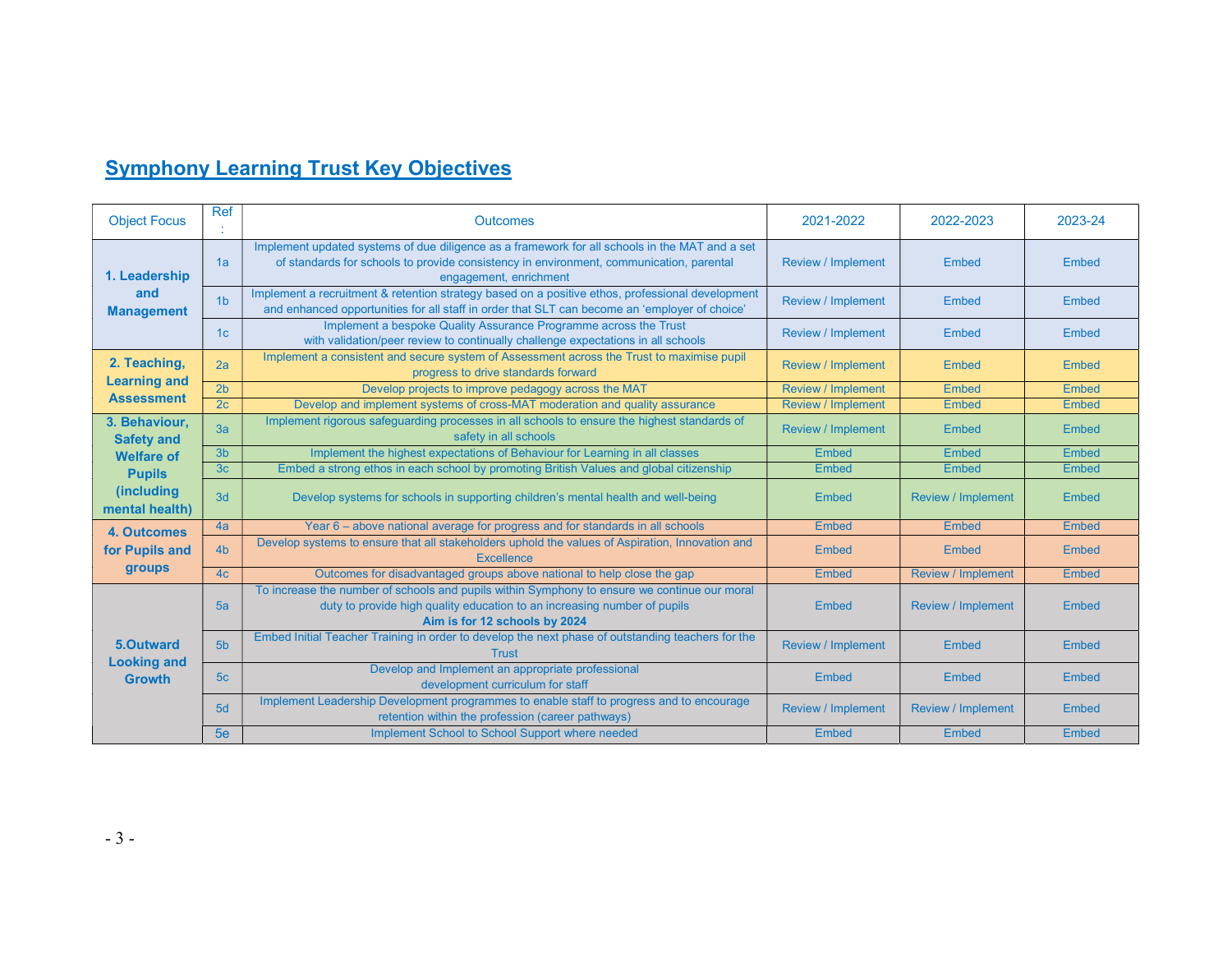#### **Ashby Hastings Staff Structure**

#### Senior Team

| <b>Name</b>            | <b>Key Responsibility</b>                              |
|------------------------|--------------------------------------------------------|
| <b>Matthew Brookes</b> | ' Executive Head, Safeguarding, School Performance     |
| <b>Rachel Mckeown</b>  | Head of School, Teaching and Learning                  |
| Lisa Watson            | Senior School Business Manager, Finance and Operations |

#### Teaching Team

| <b>Name</b>           | <b>Key Responsibility</b>              |
|-----------------------|----------------------------------------|
| <b>Amy Foster</b>     | <b>EYFS Leader</b>                     |
| <b>Alison Freeman</b> | <b>SENDCo</b>                          |
| <b>Marie Brittle</b>  | <b>EYFS Learning Support Assistant</b> |

#### Support Team

| <b>Name</b>        | <b>Key Responsibility</b>   |
|--------------------|-----------------------------|
| <b>Steve Smart</b> | <b>Site Manager</b>         |
| To be appointed    | <b>Kev Holder/Cleaner</b>   |
| Joanne Ball        | Admin Assistant (part time) |
| To be appointed    | Admin Assistant (part time) |
| To be appointed    | <b>Midday Supervisor</b>    |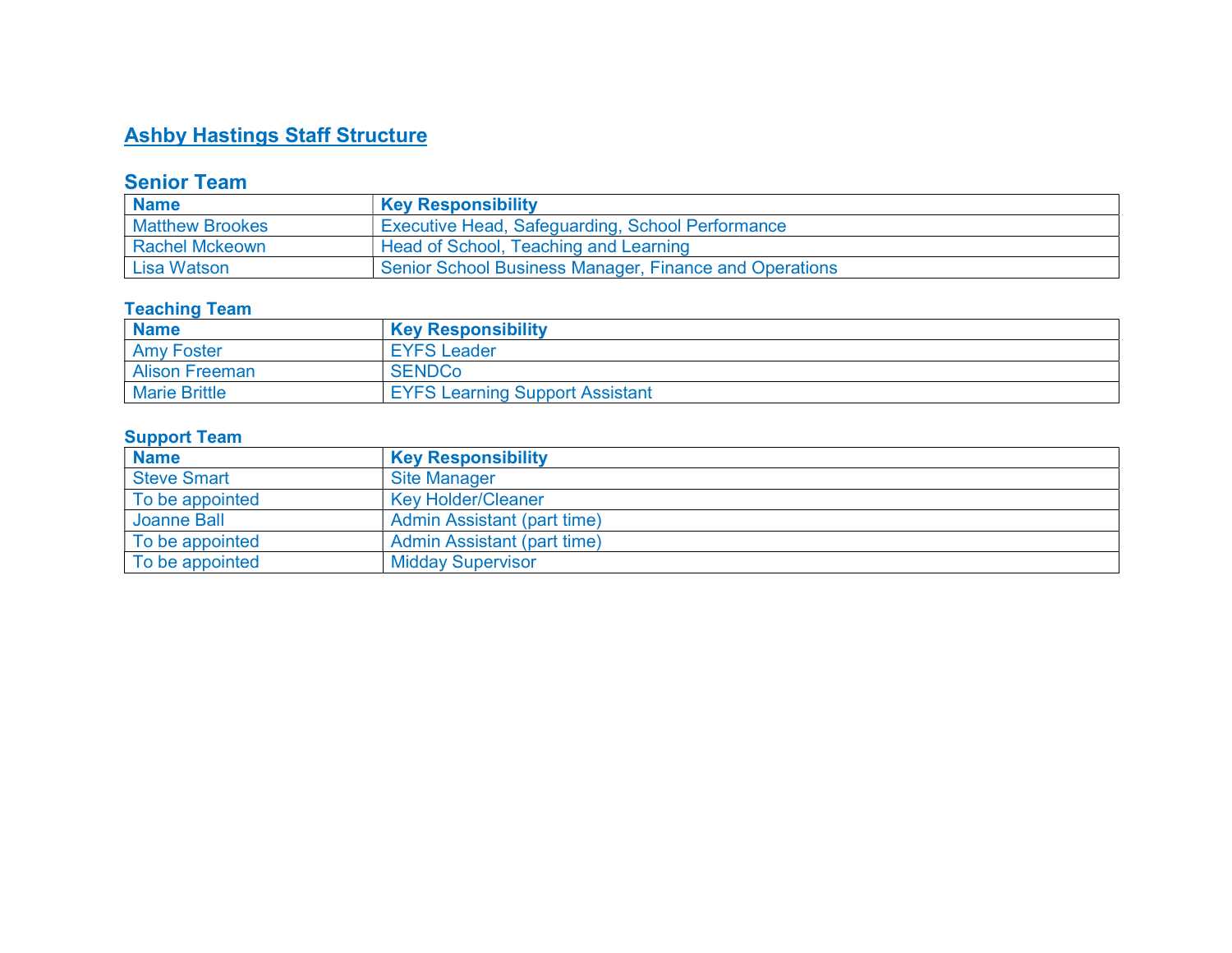|                                                                                                                                                                                                                                                                                                                                                                                                                                                                                                                                                                              |                 | Ashby Hastings and the Symphony approach                    |                                                                                                                                                                                               |  |  |  |
|------------------------------------------------------------------------------------------------------------------------------------------------------------------------------------------------------------------------------------------------------------------------------------------------------------------------------------------------------------------------------------------------------------------------------------------------------------------------------------------------------------------------------------------------------------------------------|-----------------|-------------------------------------------------------------|-----------------------------------------------------------------------------------------------------------------------------------------------------------------------------------------------|--|--|--|
| Symphony Learning Trust will ensure that Ashby Hastings, as a 'new' school, will receive full<br>additional support during the first three years of establishment. The role of the Director of Primaries<br>will be to oversee the school development and assist the Head of School in leadership and<br>strategic development.<br><b>Symphony Learning</b><br><b>TRUST</b><br>Peer monitoring reviews, led by the CEO, together with Ofsted monitoring visits, will ensure Ashby<br>Hastings begins as it means to carry on; providing outstanding education to the pupils. |                 |                                                             |                                                                                                                                                                                               |  |  |  |
|                                                                                                                                                                                                                                                                                                                                                                                                                                                                                                                                                                              | community.      | curriculum and identity but will share the Symphony vision. | Ashby Hastings will be embedded as a Symphony school from day one; it will have its own unique<br>'Inspiring minds to foster confidence' is the mind-set for Ashby Hastings staff, pupils and |  |  |  |
| In producing this three-year Core Strategic Plan, we have made the following assumptions                                                                                                                                                                                                                                                                                                                                                                                                                                                                                     | 2021/2022       | 2022/23                                                     | 2023/24                                                                                                                                                                                       |  |  |  |
| <b>Numbers on roll</b>                                                                                                                                                                                                                                                                                                                                                                                                                                                                                                                                                       | 20              | 60                                                          | 90                                                                                                                                                                                            |  |  |  |
|                                                                                                                                                                                                                                                                                                                                                                                                                                                                                                                                                                              |                 | $\mathcal{P}$                                               | $\mathbf{R}$                                                                                                                                                                                  |  |  |  |
| No. of classes/split                                                                                                                                                                                                                                                                                                                                                                                                                                                                                                                                                         | <b>FTE EYFS</b> |                                                             |                                                                                                                                                                                               |  |  |  |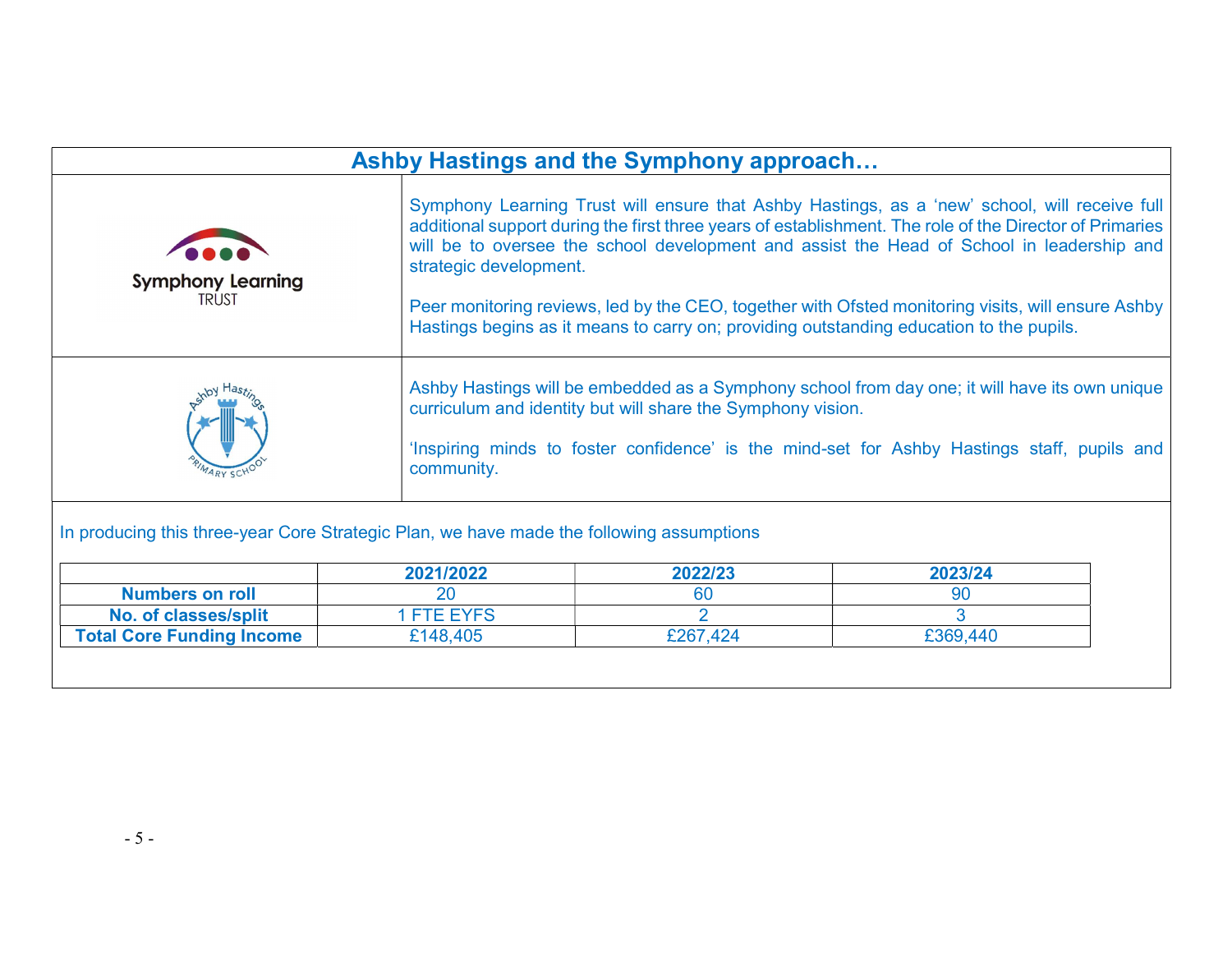

| Development Leadership (including governance) and staff development | Leader(s) | <sup>1</sup> Executive Headteacher and Head of<br>School |  |
|---------------------------------------------------------------------|-----------|----------------------------------------------------------|--|
|                                                                     |           |                                                          |  |
| <b>Start Date:</b> August 2021                                      |           | <b>Evaluation Dates: 6 monthly</b>                       |  |

| <b>Aims / Targets</b>                              | Three year<br>costing                         | <b>What</b><br>success will<br>look like by<br>the end of<br>2021/22              | 2021/22<br><b>Evaluation (inc.</b><br><b>RAG)</b> | <b>What success</b><br>will look like<br>by the end of<br>2022/23                            | 2022/23<br><b>Evaluation</b><br>(inc RAG) | <b>What success</b><br>will look like by<br>the end of<br>2023/24                                                                                         | 2023/24<br><b>Evaluation</b><br>(inc RAG) | <b>Actioned and</b><br>monitored<br>by          |
|----------------------------------------------------|-----------------------------------------------|-----------------------------------------------------------------------------------|---------------------------------------------------|----------------------------------------------------------------------------------------------|-------------------------------------------|-----------------------------------------------------------------------------------------------------------------------------------------------------------|-------------------------------------------|-------------------------------------------------|
| To develop leadership<br>team as Hastings<br>grows | 2021-22-£100<br>2022-23-£0<br>2023-24-£10000  | <b>Fully embedded</b><br>senior team with<br>quorate<br>governing body<br>and HoS |                                                   | <b>Fully developed</b><br><b>LGB</b> formed from<br>skills audit and<br>needs of the school  |                                           | <b>Expanded leadership</b><br>team including<br>assistant HT-<br>possible restructure<br>of model to remove<br>Exec model and<br>replace with HT<br>model |                                           | <b>CEO, Trustees</b><br>and Exec<br>Headteacher |
| <b>Training for HoS</b>                            | 2021-22-£500<br>2022-23-£2000<br>2023-24-£0   | <b>Mentor training</b><br>with HT from<br><b>Ashby Willesley</b><br>completed     |                                                   | NPQH started for<br><b>HoS</b>                                                               |                                           | NPQH achieved for<br>HoS in readiness for<br>possible restructure<br>to HT model                                                                          |                                           | Executive<br><b>Headteacher</b>                 |
| <b>CPD</b>                                         | 2021-22-£300<br>2022-23-£750<br>2023-24-£1500 | Safer recruitment<br>and DSL training<br>completed for<br><b>HoS</b>              |                                                   | <b>Sounds Write</b><br>phonics training<br>embedded for all<br>teaching and<br>support staff |                                           | Whole school staff<br>CPD programme to<br>be developed.                                                                                                   |                                           | Executive<br>Headteacher and<br>Governors       |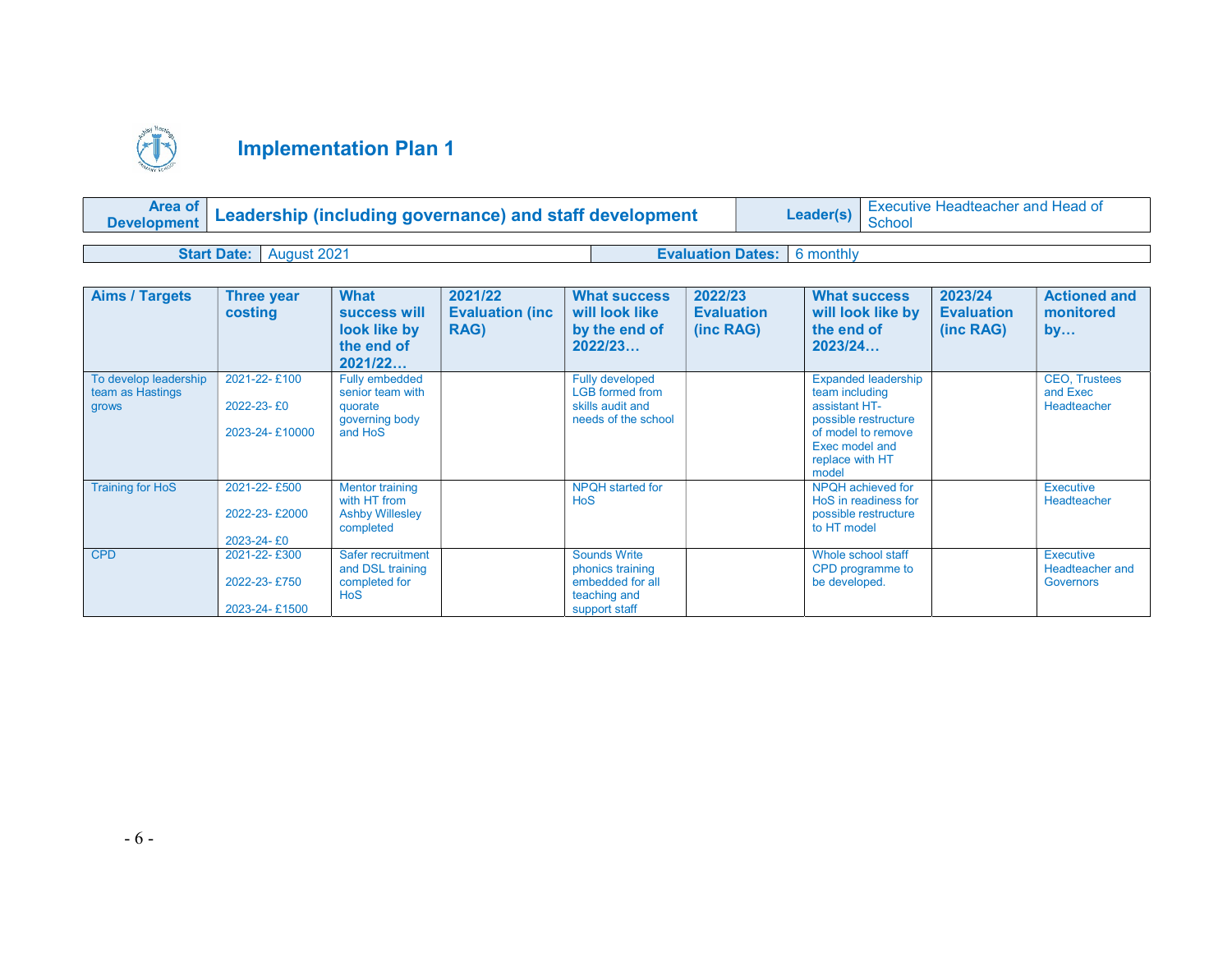

| <b>Area of Teaching and Learning inc Monitoring</b><br><b>Development</b> |  | Leader(s)   Head of School        |  |
|---------------------------------------------------------------------------|--|-----------------------------------|--|
| <b>Start Date:</b> August 2021                                            |  | <b>Evaluation Dates:   Termly</b> |  |

| <b>Aims / Targets</b>                        | Three year<br>costing                        | <b>What success</b><br>will look like<br>by the end of<br>2021/22                     | 2021/22<br><b>Evaluation (inc.</b><br><b>RAG)</b> | <b>What success</b><br>will look like<br>by the end of<br>2022/23                          | 2022/23<br><b>Evaluation</b><br>(inc RAG) | <b>What success</b><br>will look like by<br>the end of<br>2023/24                        | 2023/24<br><b>Evaluation</b><br>(inc RAG) | <b>Actioned and</b><br>monitored<br>by          |
|----------------------------------------------|----------------------------------------------|---------------------------------------------------------------------------------------|---------------------------------------------------|--------------------------------------------------------------------------------------------|-------------------------------------------|------------------------------------------------------------------------------------------|-------------------------------------------|-------------------------------------------------|
| Implement and amend<br>new EYFS curriculum   | 2021-22-£500<br>2022-23-£0<br>2023-24-£0     | <b>EYFS</b> curriculum in<br>place and amended<br>throughout the year<br>to improve   |                                                   | <b>EYFS curriculum</b><br>fully embedded                                                   |                                           | <b>EYFS</b> curriculum to<br>be flagship for other<br>free schools joining<br>the trust. |                                           | <b>HoS and Exec HT</b>                          |
| Develop KS1<br><b>Curriculum</b>             | 2021-22-£1000<br>2022-23-£500<br>2023-24-£0  | <b>KS1</b> curriculum<br>developed including<br>resourcing for the<br>following year. |                                                   | <b>KS1</b> curriculum<br>started and<br>amended to<br>improve where<br>necessary           |                                           | KS1 curriculum fully<br>embedded                                                         |                                           | <b>HoS and Exec HT</b>                          |
| <b>Develop KS2</b><br>Curriculum             | 2021-22-£0<br>2022-23-£1000<br>2023-24-£1000 | <b>NA</b>                                                                             |                                                   | Work with the RDG<br>and other<br>Symphony schools<br>to develop the best<br>curric for AH |                                           | Work with the RDG<br>and other Symphony<br>schools to develop<br>the best curric for AH  |                                           | HoS and Exec HT                                 |
| <b>Standards of Teaching</b><br>and Learning | 2021-22-NA<br>2022-23-NA<br>2023-24-NA       | All lessons to be<br>judged as good or<br>better                                      |                                                   | All lessons to be<br>judged as good or<br>better                                           |                                           | At least 50% of<br>lessons to be<br>outstanding with the<br>rest at least good.          |                                           | <b>HoS and Exec HT</b><br>+ Peer Review<br>Team |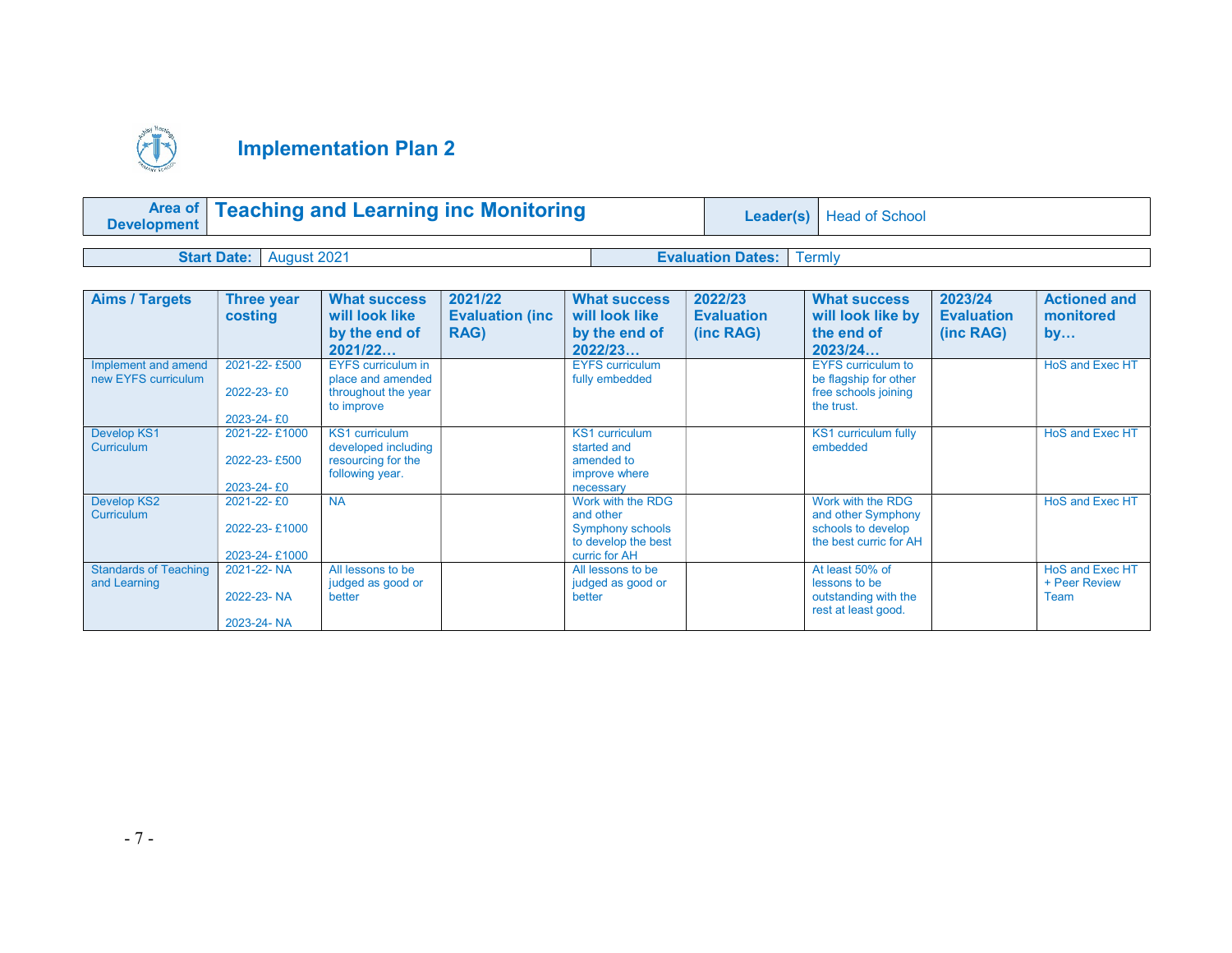

| Area of Standards in Core subjects<br><b>Development</b> |                                |  |                                      | <b>Leader(s)</b>   Executive Headteacher and Head of School |
|----------------------------------------------------------|--------------------------------|--|--------------------------------------|-------------------------------------------------------------|
|                                                          |                                |  |                                      |                                                             |
|                                                          | <b>Start Date:</b> August 2021 |  | <b>Evaluation Dates:   6 Monthly</b> |                                                             |

| <b>Aims / Targets</b>                    | <b>Three year</b><br>costing                         | <b>What success</b><br>will look like<br>by the end of<br>2021/22                                    | 2021/22<br><b>Evaluation (inc.</b><br>RAG) | <b>What success</b><br>will look like<br>by the end of<br>2022/23                                   | 2022/23<br><b>Evaluation</b><br>(inc RAG) | <b>What success</b><br>will look like by<br>the end of<br>2023/24                             | 2023/24<br><b>Evaluation</b><br>(inc RAG) | <b>Actioned and</b><br>monitored<br>by |
|------------------------------------------|------------------------------------------------------|------------------------------------------------------------------------------------------------------|--------------------------------------------|-----------------------------------------------------------------------------------------------------|-------------------------------------------|-----------------------------------------------------------------------------------------------|-------------------------------------------|----------------------------------------|
| <b>Standards in EYFS %</b><br><b>GLD</b> | 2021-22-£1000<br>2022-23-£1000<br>2023-24-£1200      | <b>Based on baseline</b><br>assessment,<br>children will make<br>good or better<br>progress in EYFS. |                                            | % of pupils<br>achieving GLD will<br>exceed the national<br>average.                                |                                           | % of pupils achieving<br><b>GLD will exceed the</b><br>national average by<br>more than 5%.   |                                           | <b>HoS and Exec</b><br>Headteacher     |
| Standards in Y1<br><b>Phonics</b>        | 2021-22-£0<br>2022-23-£250<br>2023-24--£250          | N/A                                                                                                  |                                            | % of pupils<br>achieving pass<br>mark or better will<br>be at least inline<br>with national figures |                                           | % of pupils achieving<br>pass mark or better<br>will exceed the<br>national figures.          |                                           | <b>HoS and Exec</b><br>Headteacher     |
| <b>Standards in KS1</b><br><b>SATs</b>   | $2021 - 22 - E0$<br>$2022 - 23 - £0$<br>2023-24-£250 | N/A                                                                                                  |                                            | N/A                                                                                                 |                                           | <b>Pupils will exceed</b><br>the national<br>averages in RWM<br>individually and<br>combined. |                                           | <b>HoS and Exec</b><br>Headteacher     |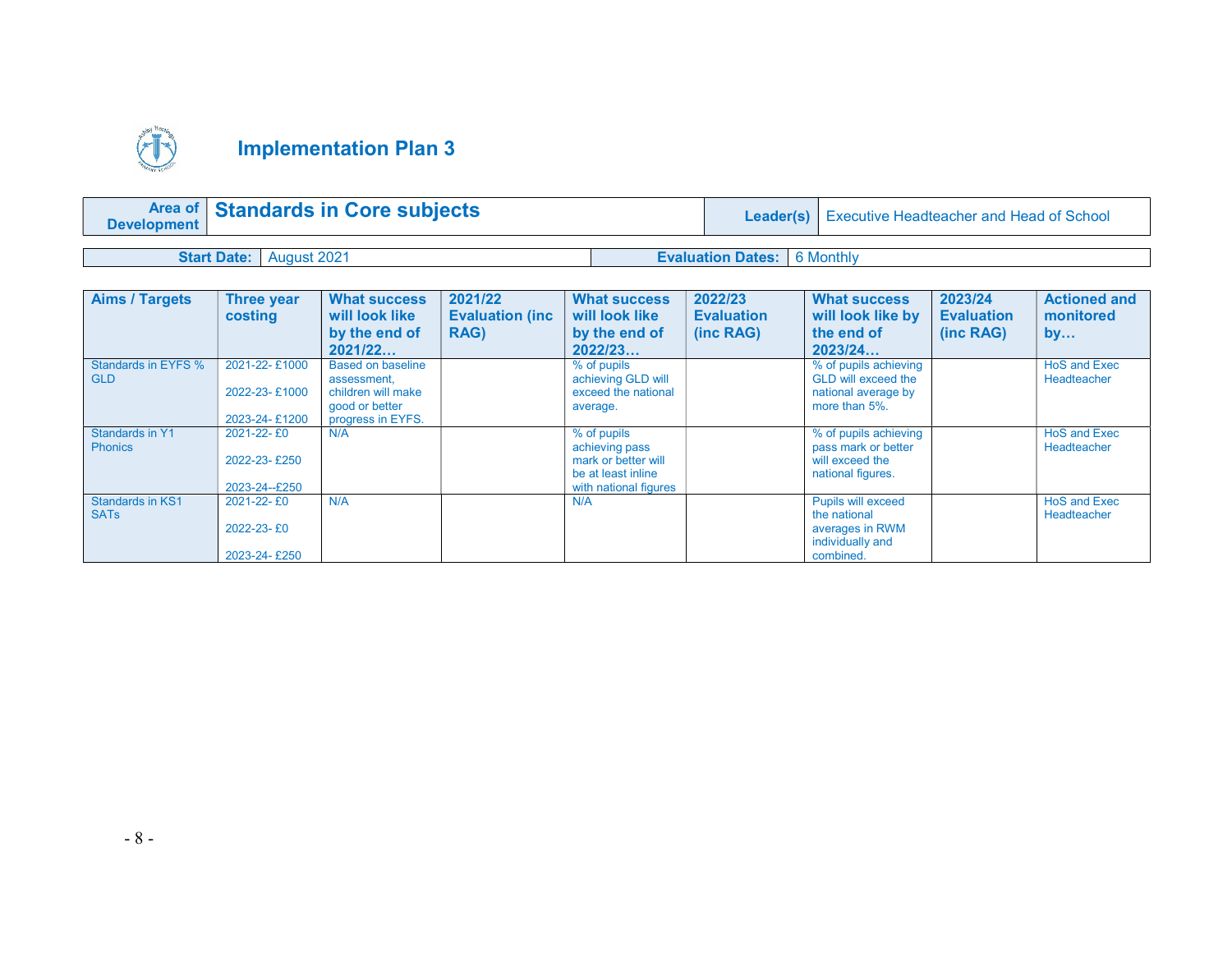

| <b>Area of</b><br><b>Standards in EYFS</b><br><b>Development</b> |             |                                 | Leader(s)   HoS and EYFS Leader |
|------------------------------------------------------------------|-------------|---------------------------------|---------------------------------|
|                                                                  |             |                                 |                                 |
| <b>Start Date:</b>                                               | August 2021 | <b>Evaluation Dates:</b> Termly |                                 |

| <b>Aims / Targets</b>                                                       | Three year<br>costing                           | <b>What success</b><br>will look like<br>by the end of<br>2021/22                                   | 2021/22<br><b>Evaluation (inc.</b><br>RAG) | <b>What success</b><br>will look like<br>by the end of<br>2022/23                                         | 2022/23<br><b>Evaluation</b><br>(inc RAG) | <b>What success</b><br>will look like by<br>the end of<br>2023/24                 | 2023/24<br><b>Evaluation</b><br>(inc RAG) | <b>Actioned and</b><br>monitored<br>by |
|-----------------------------------------------------------------------------|-------------------------------------------------|-----------------------------------------------------------------------------------------------------|--------------------------------------------|-----------------------------------------------------------------------------------------------------------|-------------------------------------------|-----------------------------------------------------------------------------------|-------------------------------------------|----------------------------------------|
| To increase the<br>number of pupils<br>achieving GLD                        | 2021-22-NA<br>2022-23-NA<br>2023-24-NA          | % of children<br>achieving GLD will<br>be inline with the<br><b>NA</b>                              |                                            | % of children<br>achieving GLD will<br>be above the NA                                                    |                                           | % of children<br>achieving GLD will<br>be above the NA by<br>more than 5%         |                                           | <b>HoS and EYFS</b><br>Lead            |
| To ensure that<br>phonics is fully<br>embedded                              | 2021-22-£750<br>2022-23-NA<br>2023-24-£250      | To introduce<br>Sounds Write<br>scheme within<br><b>EYFS</b>                                        |                                            | To see<br>improvements in<br>reading writing in<br><b>EYFS visible</b><br>through books and<br>assessment |                                           | <b>Evaluate Sounds</b><br>Write and continue<br>training staff where<br>necessary |                                           | <b>HoS and EYFS</b><br>Lead            |
| To create a rich<br>curriculum to suit the<br>needs of all                  | 2021-22-£400<br>2022-23-£100<br>2023-24-£100    | Curriculum to be<br>embedded, taking<br>into account local<br>contexts and links.                   |                                            | Adapted and<br>improved for new<br>intake of pupils                                                       |                                           | <b>Monitor and evaluate</b><br>the curriculum and<br>improve where<br>necessary.  |                                           | <b>HoS and EYFS</b><br>Lead            |
| <b>To ensure Outdoor</b><br><b>Provision is enriching</b><br>the curriculum | 2021-22-£5000<br>2022-23-£1000<br>2023-24-£1000 | To have basic<br>outdoor provision<br>that enables<br>teaching and<br>learning to extend<br>outside |                                            | <b>Gross motor</b><br>development and<br>risk taking<br>improvements in<br>cohort                         |                                           | Impact on PD which<br>will impact in most<br>areas of ELGs                        |                                           | <b>HoS and EYFS</b><br>Lead            |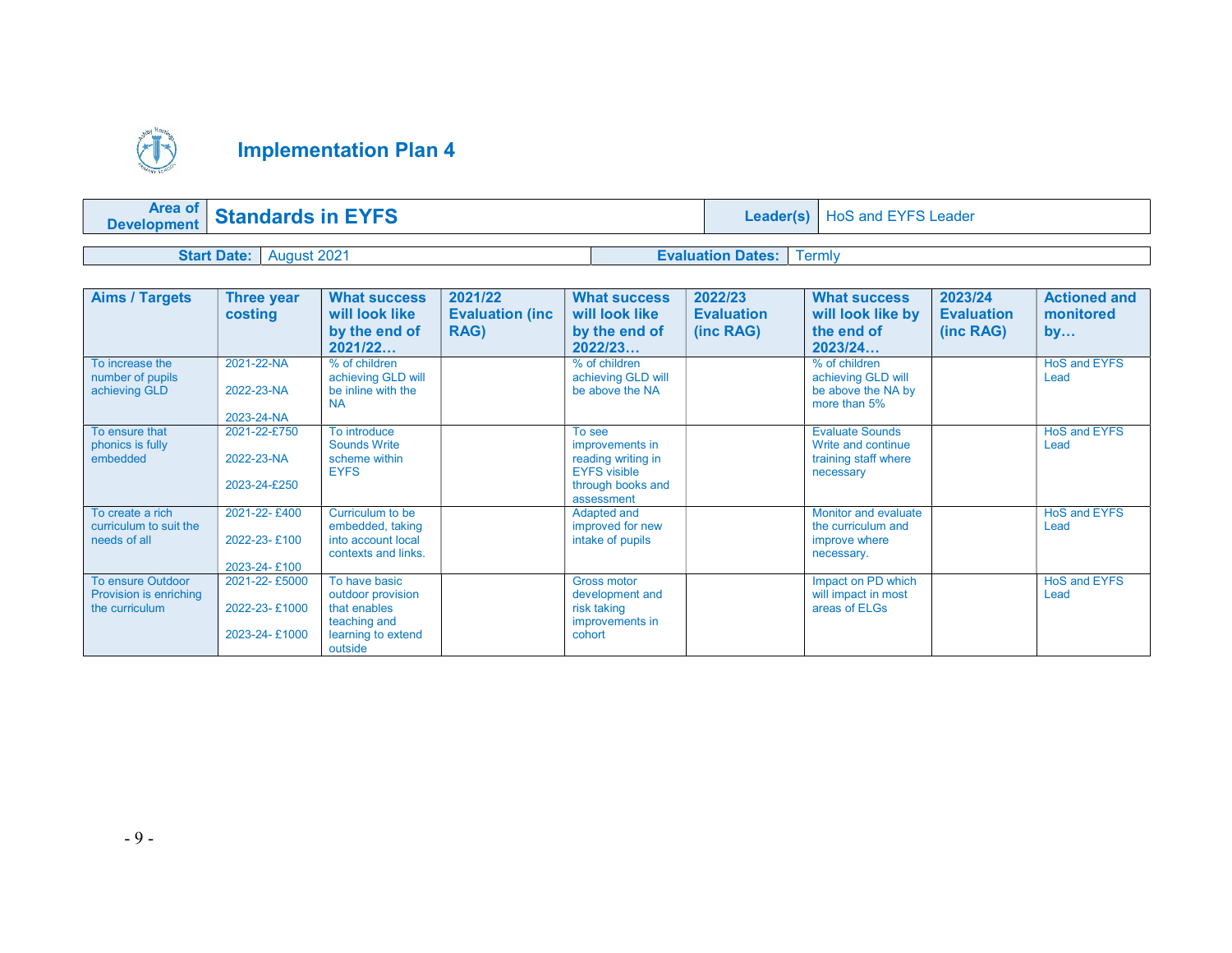

|  |  | <b>Area of Progress of different groups of learners (inc disadvantaged learners)</b> Leader(s) HoS and Exec Head |  |  |
|--|--|------------------------------------------------------------------------------------------------------------------|--|--|
|--|--|------------------------------------------------------------------------------------------------------------------|--|--|

Start Date: August 2021 **Evaluation Dates:** Termly

| <b>Aims / Targets</b>                                             | <b>Three year</b><br>costing           | <b>What success</b><br>will look like<br>by the end of                                 | 2021/22<br><b>Evaluation (inc.</b><br>RAG) | <b>What success</b><br>will look like<br>by the end of                                                   | 2022/23<br><b>Evaluation</b><br>(inc RAG) | <b>What success</b><br>will look like by<br>the end of                          | 2023/24<br><b>Evaluation</b><br>(inc RAG) | <b>Actioned and</b><br>monitored<br>by |
|-------------------------------------------------------------------|----------------------------------------|----------------------------------------------------------------------------------------|--------------------------------------------|----------------------------------------------------------------------------------------------------------|-------------------------------------------|---------------------------------------------------------------------------------|-------------------------------------------|----------------------------------------|
|                                                                   |                                        | 2021/22                                                                                |                                            | 2022/23                                                                                                  |                                           | 2023/24                                                                         |                                           |                                        |
| Analysis of cohort and<br>catchment of initial<br>pupils.         | 2021-22-£100<br>2022-23-£100           | <b>Baseline and</b><br>moderate on entry<br>scores and                                 |                                            | <b>Curriculum</b><br>readjusted to meet<br>the needs of                                                  |                                           | <b>Implement NTS</b><br>testing for Y2 pupils<br>to compare with                |                                           | <b>LGB and Exec</b><br>Head            |
|                                                                   | 2023-24-£100                           | moderate within<br>Symphony-<br><b>Measure progress</b><br>by comparing GLD            |                                            | specific individuals                                                                                     |                                           | Trust cohorts.                                                                  |                                           |                                        |
| Provide opportunities<br>of best outcomes for<br>any PP+ children | 2021-22-NA<br>2022-23-£1000            | Create register of<br>needs if any in<br>small cohort.                                 |                                            | Some PP+ money<br>targeted to support<br>specific rather than<br>generic needs.                          |                                           | Some PP+ money<br>targeted to support<br>specific rather than<br>generic needs. |                                           | <b>LGB and Exec</b><br>Head            |
|                                                                   | 2023-24-£1500                          |                                                                                        |                                            |                                                                                                          |                                           |                                                                                 |                                           |                                        |
| Implement PP action<br>plan                                       | 2021-22-NA<br>2022-23-NA<br>2023-24-NA | Ask parents of<br>initial cohort to<br>register pupils if<br>they meet the<br>criteria |                                            | Draw down of PP<br>funding for first<br>cohort of Y1 pupils,<br>creating an action<br>plan to meet their |                                           | Evaluate initial action<br>plan and impact on<br>cohort of Y1 pupils            |                                           | <b>LGB and Exec</b><br>Head + CEO      |
|                                                                   |                                        |                                                                                        |                                            | needs.                                                                                                   |                                           |                                                                                 |                                           |                                        |
| Accelerate progress of<br>PP and vulnerable<br><b>Children</b>    | 2021-22-£250<br>2022-23-£100           | N/A No PP funding<br>for initial year.<br><b>However GLD</b><br>analysed to            |                                            | Analysis of phonics<br>data to inform PP<br>action and support<br>plan.                                  |                                           | Increased outcomes<br>and accelerated<br>progress over non<br>PP children       |                                           | <b>LGB and Exec</b><br>Head +CEO       |
|                                                                   | 2023-24-£100                           | implement plan for<br>2022                                                             |                                            |                                                                                                          |                                           |                                                                                 |                                           |                                        |
| Monitor gender gap<br>trends                                      | 2021-22-NA                             | <b>Baseline and</b><br>moderate on entry                                               |                                            | <b>Ensure that</b><br>curriculum is gender                                                               |                                           | SATs data shows no<br>significant difference                                    |                                           | <b>LGB and Exec</b><br>Head            |
|                                                                   | 2022-23-£100                           | scores. Moderate<br>within Symphony                                                    |                                            | neutral and not<br>biased.                                                                               |                                           | in performance.                                                                 |                                           |                                        |
|                                                                   | 2023-24-NA                             |                                                                                        |                                            |                                                                                                          |                                           |                                                                                 |                                           |                                        |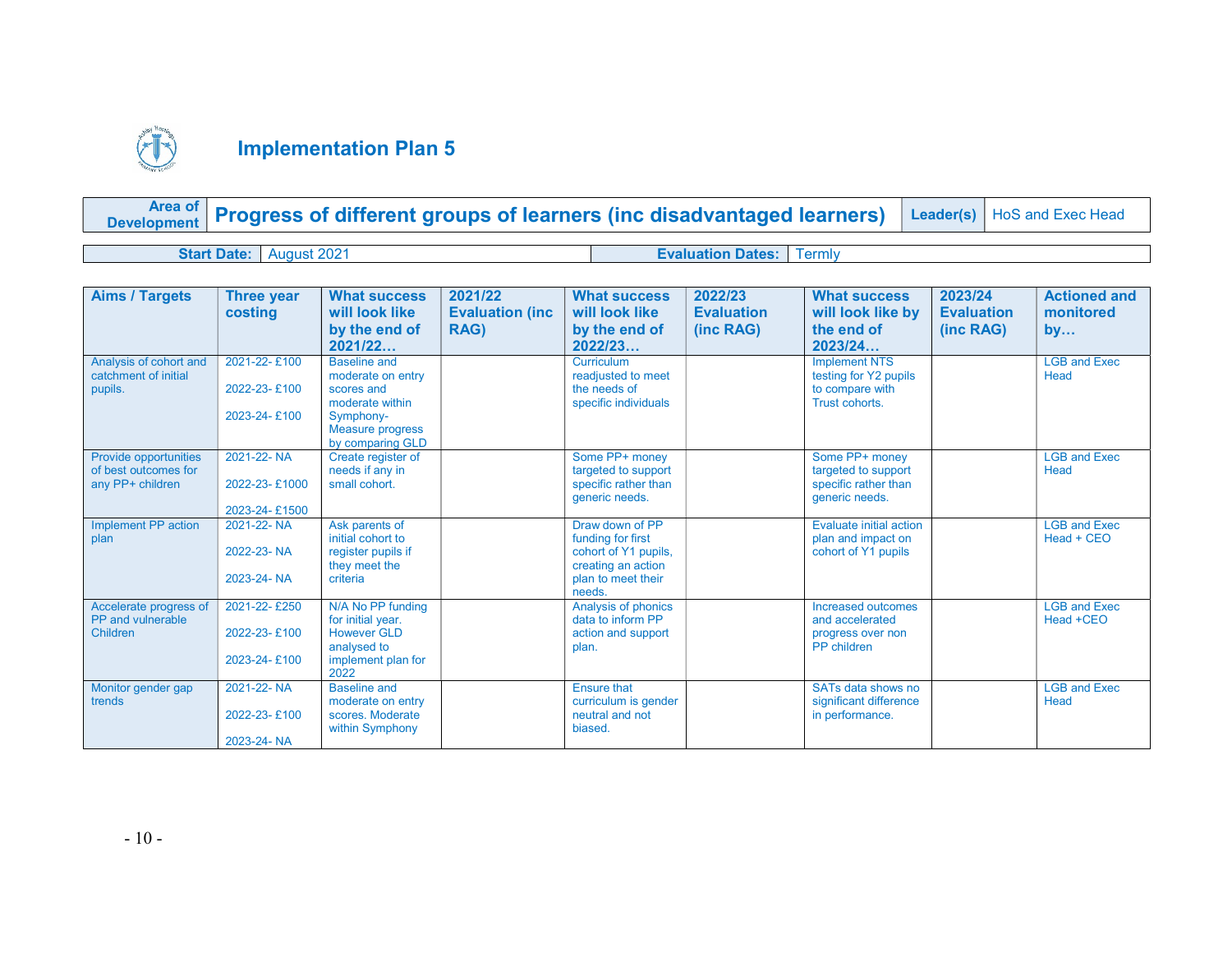

| <b>Area of</b><br><b>Development</b> | <b>Attendance</b> | Leader(s)                  | <b>HoS and Exec Head</b> |
|--------------------------------------|-------------------|----------------------------|--------------------------|
|                                      |                   |                            |                          |
| <b>Start Date:</b>                   | August 2021       | <b>Evaluation Dates:</b> I | <b>Half Termly</b>       |

| <b>Aims / Targets</b>                                                         | Three year<br>costing                    | <b>What success</b><br>will look like by<br>the end of<br>2021/22                                                 | 2021/22<br><b>Evaluation (inc.</b><br><b>RAG)</b> | <b>What success</b><br>will look like<br>by the end of<br>2022/23 | 2022/23<br><b>Evaluation</b><br>(inc RAG) | <b>What success</b><br>will look like by<br>the end of<br>2023/24 | 2023/24<br><b>Evaluation</b><br>(inc RAG) | <b>Actioned and</b><br>monitored<br>by |
|-------------------------------------------------------------------------------|------------------------------------------|-------------------------------------------------------------------------------------------------------------------|---------------------------------------------------|-------------------------------------------------------------------|-------------------------------------------|-------------------------------------------------------------------|-------------------------------------------|----------------------------------------|
| <b>Promote positive</b><br>attendance through<br>communication and<br>reward. | 2021-22-£100<br>2022-23-NA<br>2023-24-NA | <b>Parents initial</b><br>meetings understand<br>the importance of<br>high attendance.<br>Attendance above<br>95% |                                                   | Attendance above<br>96%                                           |                                           | Attendance above<br>96%                                           |                                           | HoS and Exec HT                        |
| Ensure that vulnerable<br>groups attendance<br>remains high.                  | 2021-22-£50<br>2022-23-£0<br>2023-24-£0  | Reward scheme for<br>good attendees                                                                               |                                                   | No difference in<br>attendance<br>between PP and<br>non PP        |                                           | No difference in<br>attendance between<br>PP and non PP           |                                           | HoS and Exec HT                        |
| <b>Ensure that persistent</b><br>absenteeism is<br>intervened upon.           | 2021-22-NA<br>2022-23-NA<br>2023-24-NA   | Attendance reports<br>produced and<br>actioned half termly                                                        |                                                   | No persistent<br>absence                                          |                                           | No persistent<br>absence                                          |                                           | HoS and Exec HT                        |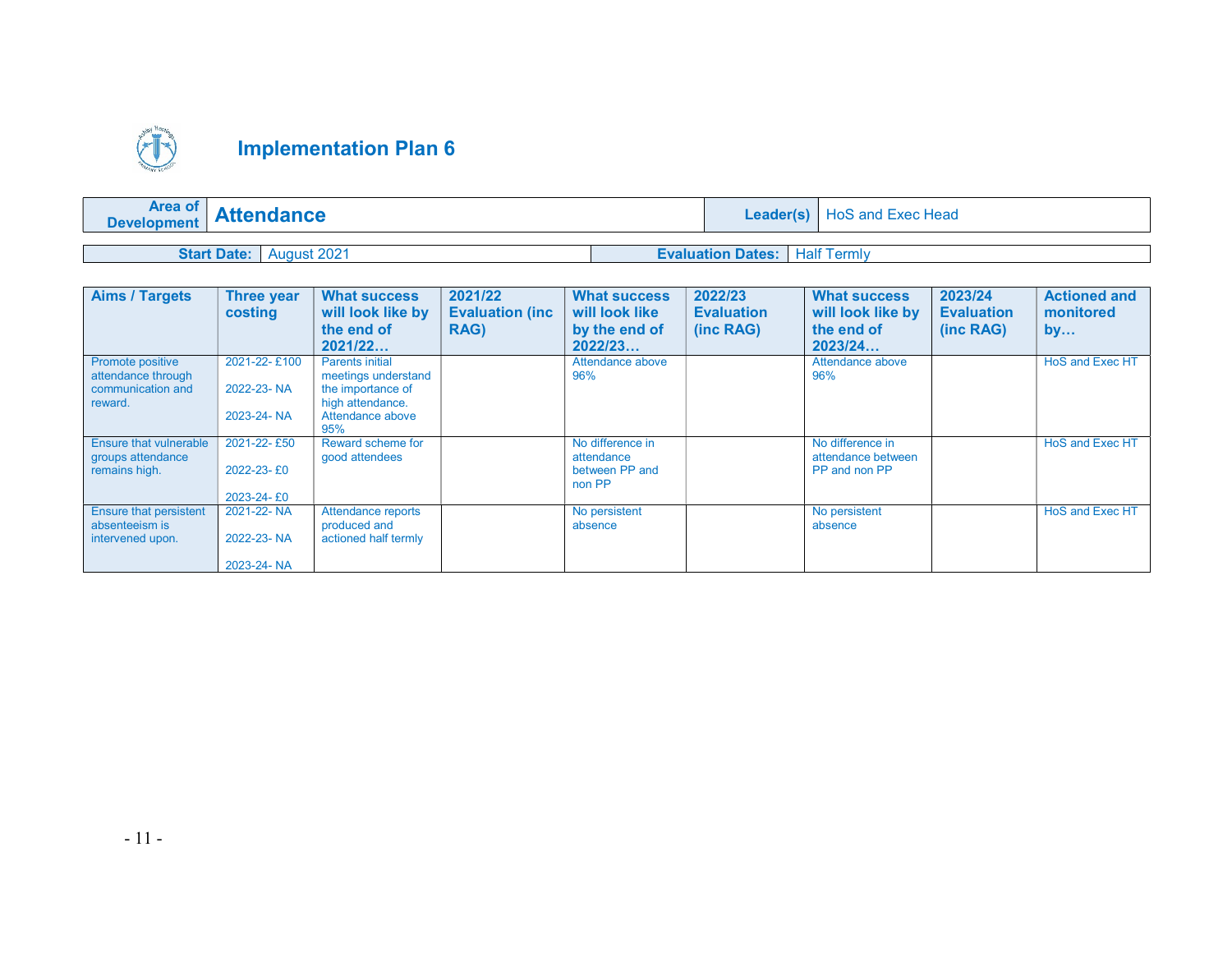

| <b>Area of</b><br><b>Development</b> | <b>SEN and Inclusion</b> | Leader(s)                | HoS and SENDCo |
|--------------------------------------|--------------------------|--------------------------|----------------|
|                                      |                          |                          |                |
| <b>Start Date:</b>                   | August 2021              | <b>Evaluation Dates:</b> | <b>Fermly</b>  |

| <b>Aims / Targets</b>                                                                                                                   | Three year<br>costing                      | <b>What success</b><br>will look like by<br>the end of<br>2021/22                                                                         | 2021/22<br><b>Evaluation (inc.</b><br>RAG) | <b>What success</b><br>will look like<br>by the end of<br>2022/23                                                                                          | 2022/23<br><b>Evaluation</b><br>(inc RAG) | What success will<br>look like by the<br>end of 2023/24                                                                                                                                                                                        | 2023/24<br><b>Evaluation</b><br>(inc RAG) | <b>Actioned and</b><br>monitored<br>by |
|-----------------------------------------------------------------------------------------------------------------------------------------|--------------------------------------------|-------------------------------------------------------------------------------------------------------------------------------------------|--------------------------------------------|------------------------------------------------------------------------------------------------------------------------------------------------------------|-------------------------------------------|------------------------------------------------------------------------------------------------------------------------------------------------------------------------------------------------------------------------------------------------|-------------------------------------------|----------------------------------------|
| The school's SEND<br>policy and practice is<br>compliant with<br>legislation<br>and DfE quidance and<br>promotes an inclusive<br>ethos. | 2021-22-NA<br>2022-23-NA<br>2023-24-NA     | The school has an<br>up-to-date SEND<br>policy and a SEN<br><b>Information Report is</b><br>available on the<br>school website.           |                                            | All staff use and<br>participate in the<br>graduated approach<br>(assess, plan, do,<br>review) for pupils<br>with SEND.                                    |                                           | Decisions about<br>interventions and<br>support for pupils with<br><b>SEND are based</b><br>on teachers' knowledge<br>of individual<br>pupils, the results of<br>diagnostic<br>assessments and<br>research on<br>evidence-based<br>programmes. |                                           |                                        |
| There is strong and<br>effective leadership<br>and management of<br><b>SEND provision.</b>                                              | 2021-22-NA<br>2022-23-NA<br>2023-24-NA     | The school<br>improvement plan<br>has a<br>strong focus on<br>inclusive practice<br>and<br>improving outcomes<br>for pupils with<br>SEND. |                                            | The SENDCO<br>advises governors<br>on the use of the<br><b>SEND</b><br>budget.                                                                             |                                           | Evaluation of the impact<br>of SEND<br>provision is incorporated<br>into the school<br>self-evaluation process,<br>including the<br>programme of learning<br>walks and<br>lesson observations.                                                 |                                           |                                        |
| There is an effective<br>system for identifying<br>pupils' special<br>educational needs                                                 | 2021-22-NA<br>2022-23-£500<br>2023-24-£500 | Progress is assessed<br>regularly and data<br>is thoroughly<br>analysed.                                                                  |                                            | A range of<br>appropriate<br>assessments.<br>available in-school<br>and from external<br>sources, is used to<br>identify specific<br>barriers to learning. |                                           | The impact of all<br>additional or<br>different provision for<br>pupils with SEND<br>(including interventions)<br>and adult<br>support) is thoroughly<br>monitored and<br>evaluated.                                                           |                                           |                                        |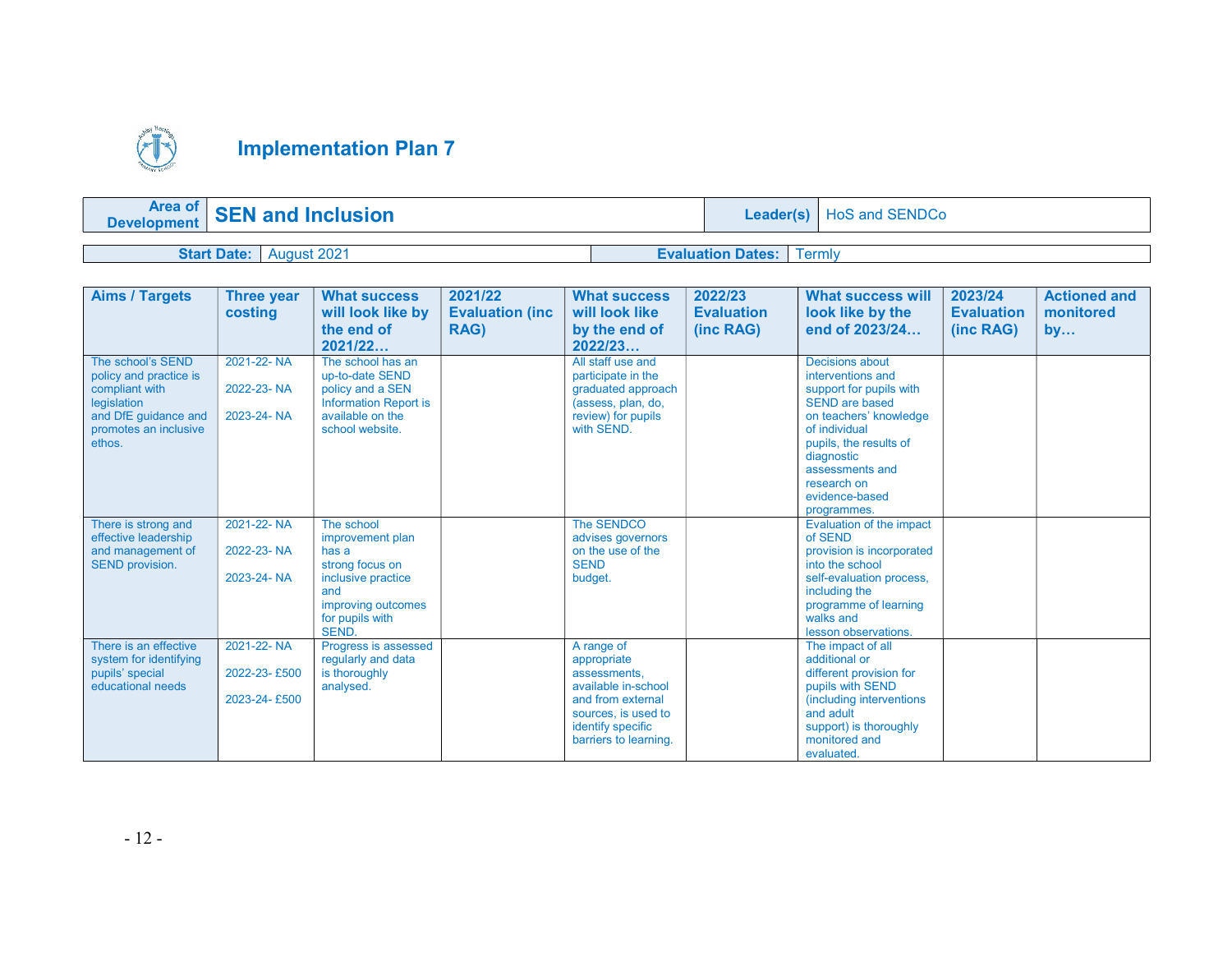

| Development        | <b>Safeguarding</b> |  | <b>Leader(s)</b>           | HoS and Exec HT |  |  |
|--------------------|---------------------|--|----------------------------|-----------------|--|--|
|                    |                     |  |                            |                 |  |  |
| <b>Start Date:</b> | August 2021         |  | <b>Evaluation Dates:</b> I | Annually        |  |  |

| <b>Aims / Targets</b>                  | Three year   | <b>What success</b>                 | 2021/22                 | <b>What success</b>        | 2022/23           | <b>What success</b>              | 2023/24           | <b>Actioned and</b>    |
|----------------------------------------|--------------|-------------------------------------|-------------------------|----------------------------|-------------------|----------------------------------|-------------------|------------------------|
|                                        | costing      | will look like by                   | <b>Evaluation (inc.</b> | will look like             | <b>Evaluation</b> | will look like by                | <b>Evaluation</b> | monitored              |
|                                        |              | the end of                          | <b>RAG)</b>             | by the end of              | (inc RAG)         | the end of                       | (inc RAG)         | by                     |
|                                        |              | 2021/22                             |                         | 2022/23                    |                   | 2023/24                          |                   |                        |
| To ensure that KCSIE                   | 2021-22-NA   | All staff fully versed              |                         | All staff fully versed     |                   | All staff fully versed           |                   | HoS and Exec HT        |
| is disseminated to                     | 2022-23-NA   | in the contents of this             |                         | in the contents of         |                   | in the contents of this          |                   |                        |
| staff and any new staff<br>joining     |              | publication                         |                         | this publication           |                   | publication                      |                   |                        |
|                                        | 2023-24-NA   |                                     |                         |                            |                   |                                  |                   |                        |
| To ensure                              | 2021-22-£100 | <b>PREVENT</b> sessions             |                         | <b>PREVENT</b> sessions    |                   | <b>PREVENT</b> sessions          |                   | <b>HoS and Exec HT</b> |
| radicalisation<br>awareness is         | 2022-23-£100 | held for all staff                  |                         | held for new staff.        |                   | held for all staff               |                   |                        |
| embedded                               |              |                                     |                         |                            |                   |                                  |                   |                        |
|                                        | 2023-24-£100 |                                     |                         |                            |                   |                                  |                   |                        |
| To ensure that                         | 2021-22-£450 | Introduce and                       |                         | <b>Embed CPOMs</b>         |                   | Evaluate                         |                   | HoS and Exec HT        |
| safeguarding records<br>are maintained | 2022-23-NA   | <b>Embed CPOMs</b>                  |                         |                            |                   | effectiveness of<br><b>CPOMs</b> |                   |                        |
|                                        |              |                                     |                         |                            |                   |                                  |                   |                        |
|                                        | 2023-24-NA   |                                     |                         |                            |                   |                                  |                   |                        |
| To make children safe                  | 2021-22-NA   | Children to know that               |                         | Knowledge of               |                   | Whole school safety              |                   | HoS and Exec HT        |
| in digital world                       | 2022-23-NA   | adults should                       |                         | reporting to grown         |                   | awareness and                    |                   |                        |
|                                        |              | supervise access to<br>the internet |                         | ups about<br>inappropriate |                   | training                         |                   |                        |
|                                        | 2023-24-NA   |                                     |                         | content                    |                   |                                  |                   |                        |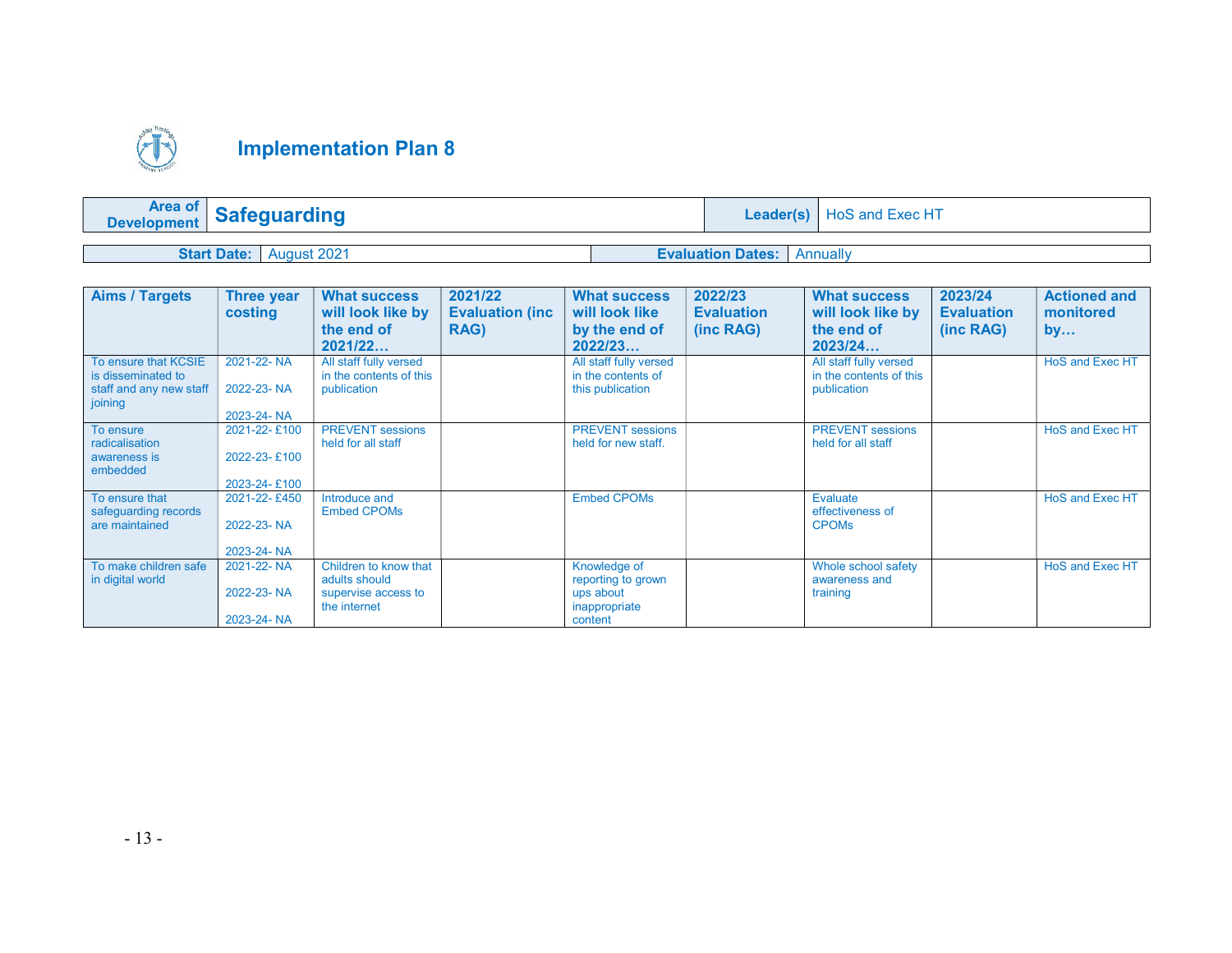

|                    | <b>Area of CMH and well-being</b> | <b>Leader(s)</b> $HoS$   |  |
|--------------------|-----------------------------------|--------------------------|--|
|                    |                                   |                          |  |
| <b>Start Date:</b> | August 2021                       | <b>Evaluation Dates:</b> |  |

| <b>Aims / Targets</b>                                       | <b>Three year</b><br>costing                 | <b>What success</b><br>will look like by<br>the end of                                                        | 2021/22<br><b>Evaluation (inc.</b><br>RAG) | <b>What success</b><br>will look like<br>by the end of                                                        | 2022/23<br><b>Evaluation</b><br>(inc RAG) | <b>What success</b><br>will look like by<br>the end of                                                        | 2023/24<br><b>Evaluation</b><br>(inc RAG) | <b>Actioned and</b><br>monitored<br>by |
|-------------------------------------------------------------|----------------------------------------------|---------------------------------------------------------------------------------------------------------------|--------------------------------------------|---------------------------------------------------------------------------------------------------------------|-------------------------------------------|---------------------------------------------------------------------------------------------------------------|-------------------------------------------|----------------------------------------|
|                                                             |                                              | 2021/22                                                                                                       |                                            | 2022/23                                                                                                       |                                           | 2023/24                                                                                                       |                                           |                                        |
| To have happy and<br>confident learners                     | 2021-22-NA<br>2022-23-NA                     | To embed the ethos<br>of AH throughout the<br>school- INSPIRING                                               |                                            | Attendance will be<br>above 96% showing<br>happy children that                                                |                                           | <b>Behaviour will be</b><br>deemed as<br>outstanding                                                          |                                           | <b>HoS</b>                             |
|                                                             | 2023-24-NA                                   | <b>MINDS TO FOSTER</b><br><b>CONFIDENCE</b>                                                                   |                                            | wish to attend<br>school                                                                                      |                                           | throughout the<br>school. Peer Review                                                                         |                                           |                                        |
| To ensure that any<br>CMH needs are met<br>by professionals | 2021-22-£500<br>2022-23-£500<br>2023-24-£750 | Access to<br>counsellors and<br>prompt identification<br>with parental<br>signposting to<br>professional help |                                            | Access to<br>counsellors and<br>prompt identification<br>with parental<br>signposting to<br>professional help |                                           | Access to<br>counsellors and<br>prompt identification<br>with parental<br>signposting to<br>professional help |                                           | <b>HoS</b>                             |
| <b>PSHE</b>                                                 | 2021-22-£150<br>2022-23-NA<br>2023-24-NA     | Embed the<br><b>Cambridge Primary</b><br>personal<br>development<br>programme                                 |                                            | Developing the<br>programme<br>appropriately for<br>age.                                                      |                                           | Developing the<br>programme<br>appropriately for age.                                                         |                                           | <b>HoS</b>                             |